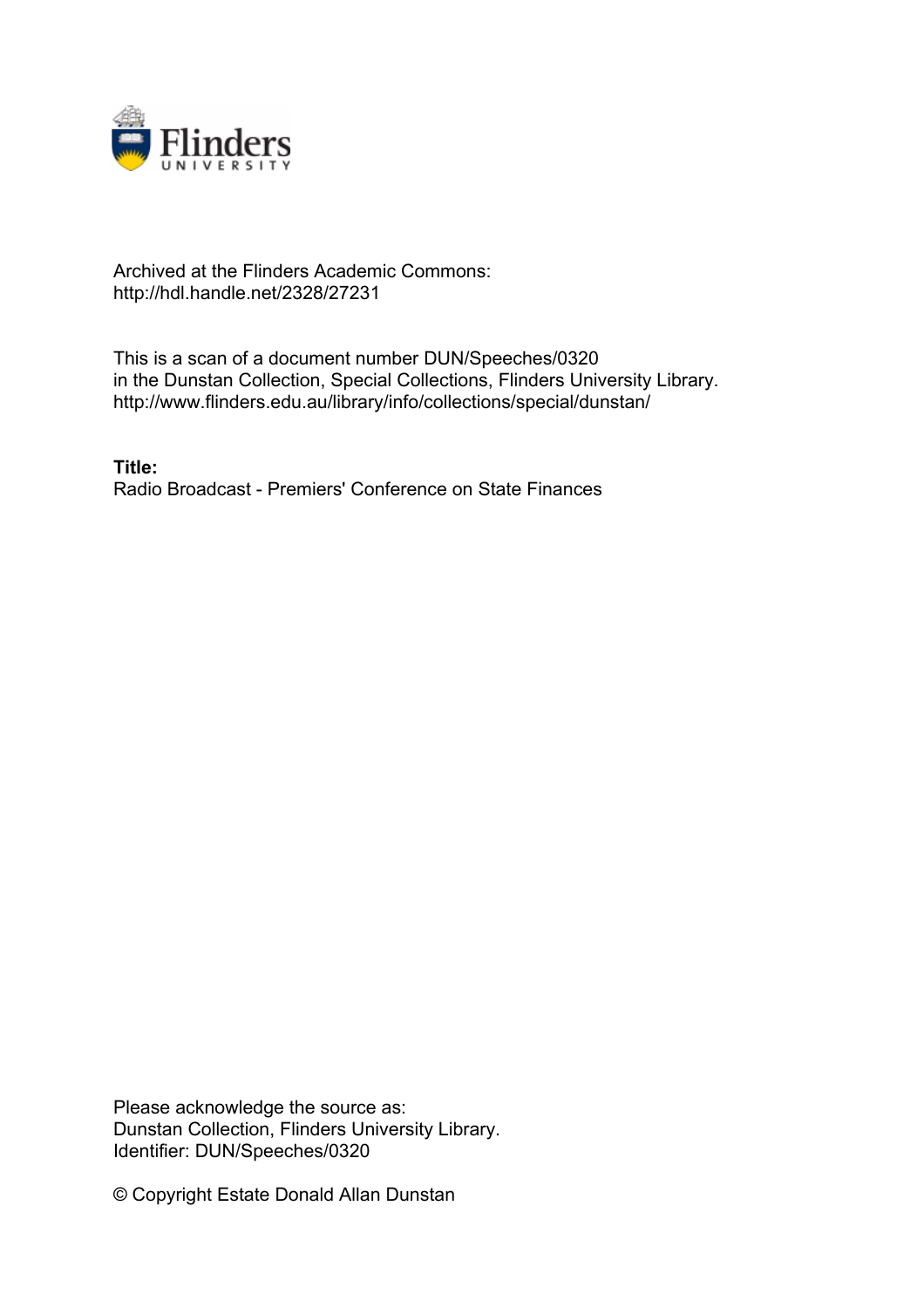EMBARGOED UNTIL 7 P.M., 21. 1. 70.

5KA<sup>!</sup> BROADCAST BY THE LEADER OF THE OPPOSITION (DON DUNSTAN), 21. 1. 70. SUBJECT; PREMIERS' CONFERENCE ON STATE FINANCES.

320

GOOD EVENING:

j

IT SEEMS THAT AS FAR AS STATE TREASURERS AND PREMIERS ARE CONCERNED A SOLUTION TO THE STATE-COMMONWEALTH FINANCIAL WRANGLING HAS AT LAST BEEN FOUND. AFTER A SERIES OF CONFERENCES THEY HAVE DECIDED TO APPROACH THE PRIME MINISTER (MR. GORTON) IN CANBERRA ON FEBRUARY THE TWENTY-SIXTH WITH A TWO PRONGED PLAN EMBRACING A LONG TERM AND SHORT TERM PLAN FOR A BETTER DEAL FOR THE STATES. THE SHORT TERM MEASURE PROVIDES FOR A SYSTEM OF TAX REIMBURSEMENT GRANTS BASED ON THE RATE OF GROWTH IN INCOME TAX YIELDS, WHILE THE LONG TERM PLAN IS FOR THE ADOPTION IN AUSTRALIA OF A VERSION OF THE CANADIAN TAXATION SYSTEM, WHICH GIVES THE STATES THE RESPONSIBILITY OF ' RAISING A PROPORTION OF INCOME TAX.

WITH THIS CANADIAN PLAN, WHAT IS IN FACT BEING INVESTIGATED BY THE PREMIERS CAN MOST CLEARLY BE SEEN BY CONTRASTING THE PRESENT SYSTEM ALREADY OPERATING IN AUSTRALIA WITH THE CANADIAN MODEL. IN AUSTRALIA FINANCIAL ASSISTANCE GRANTS TO THE STATES ARE PROVIDED FROM COMMONWEALTH REVENUES ON THE CONDITION THAT THE STATES REFRAIN FROM COLLECTING INCOME TAX. THE FORMULA GIVES SOME WEIGHTING TO THE DISABILITIES OF WESTERN AUSTRALIA, TASMANIA, AND SOUTH AUSTRALIA AND PROVIDES FOR INCREASES IN THE GRANTS ONCE INDIVIDUAL STATE WAGE LEVELS AND/OR POPULA-TIONS CHANGE. ON THE RECOMMENDATION OF THE GRANTS COMMISSION, TASMANIA ALSO GETS A SPECIAL DISABILITY GRANT DESIGNED TO PROVIDE IT WITH A LEVEL OF STATE SERVICES COMPARABLE WITH THE STANDARDS SHOWN FROM AN EXAMINATION OF THE VICTORIAN AND NEW SOUTH WALES BUDGETS. AND THEN, UNDER SECTION 96 OF THE CONSTITUTION, SPECIAL GRANTS AND SPECIFIC PURPOSE GRANTS ARE MADE FROM TIME TO TIME.

BY CONTRAST, IN CANADA PRIOR TO 1962 THE PROVINCES 'RENTED' THEIR INCOME TAXES TO THE FEDERAL GOVERNMENT WHICH BOTH IMPOSED AND COLLECTED THE TAX. IT PAID TO THE PROVINCES 'TAX RENTALS" WHICH GAVE THEM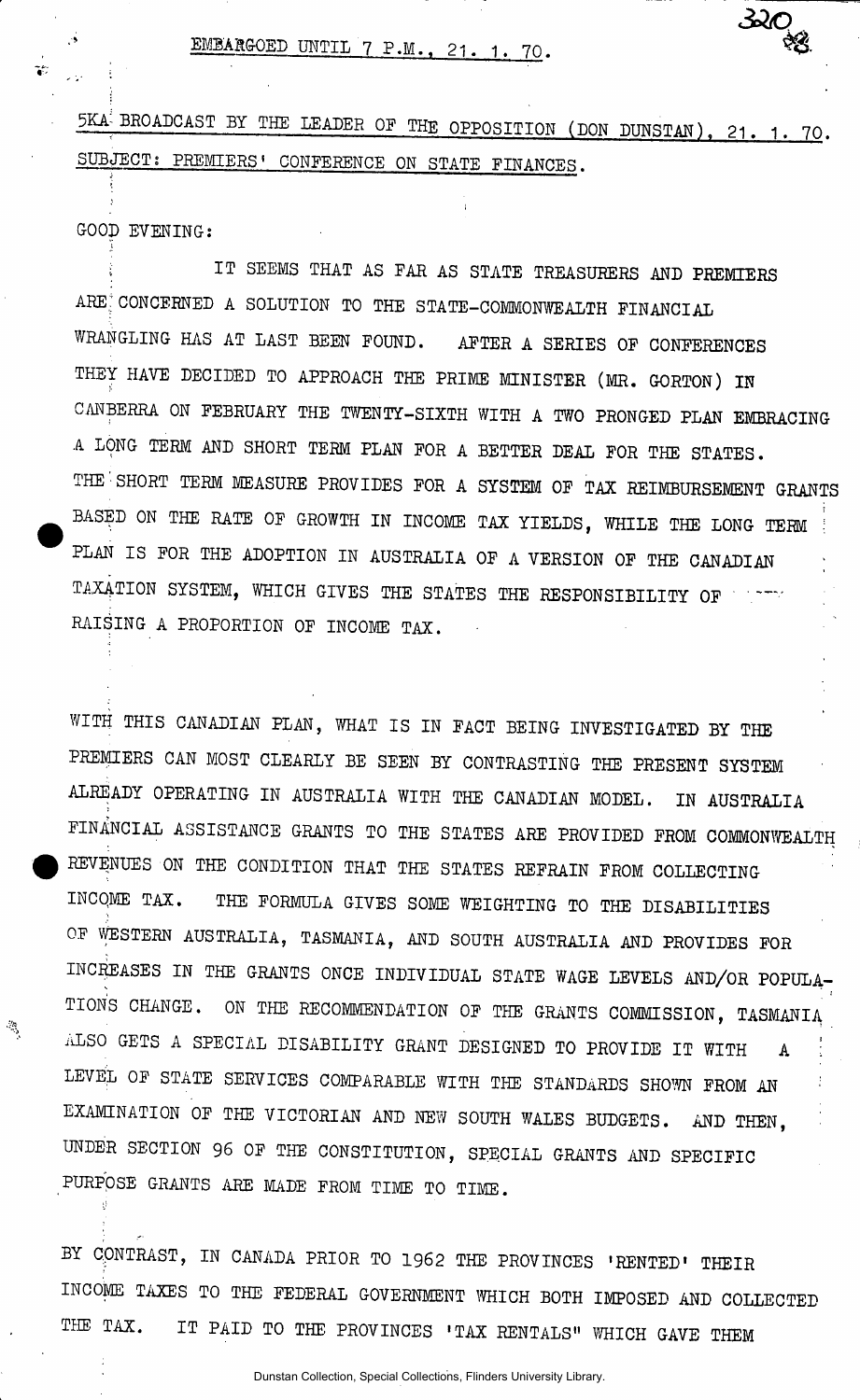TEN PERCENT OF THE PROVINCIAL YIELD OP FEDERAL AND INDIVUAL INCOME TAX, NINE PERCENT OF•THE. TAXABLE INCOME 0 CORPORATIONS, AND FIFTY PERCENT OF THE YIELD IN FEDERAL SUCCESSION DUTIES. TAX EQUALIZATION PAYMENTS WERE MADE WHERE THE OVERALL PAYMENTS WERE EE&OW THE WEIGHTED AVERAGE PER CAPITA YIELD IN ONTARIO AND BRITISH COLUMBIA, WHICH ARE PROVINCES EQUIVALENT TO NEW SOUTH WALES AND VICTORIA.

'f

UNFORTUNATELY, THIS CANADIAN AGREEMENT LED TO JUST AS MUCH DISSATISFACTION THERE AS OUR PRESENT ARRANGEMENT BETWEEN THE COMMONWEALTH AND THE STATES HAS HERE. IN 1962 , A NEW ARRANGEMENT WAS ENTERED INTO WHERE INSTEAD OF THE CANADIAN FEDERAL GOVERNMENT PAYING A 'TAX RENTAL' TO THE PROVINCES, IT AGREED TO REDUCE THE AMOUNTS OF ITS INDIVIDUAL AND CORPORATE INCOME TAX BY 10 AND 9 PERCENT RESPECTIVELY IN ORDER THAT THE PROVINCIAL GOVERNMENTS COULD IMPOSE THEIR OWN TAXES, WHICH THE FEDERAL GOVERNMENT OFFERED TO COLLECT. TAX PAYERS, UNDER THIS ARRANGEMENT, ARE ABLE TO TAKE THEIR PROVINCIAL TAX PAYMENTS AS ABATEMENTS OF THEIR FEDERAL TAX LIABILITY.

WHfCH BRINS US TO THE PRESENT, WHERE THE SYSTEM HAS BEEN FOUND IN MANY AREAS TO BE A NEW DISTINCTION THAT PROVIDES VERY LITTLE ACTUAL DIFFERENCE. PROVINCES LIKE MANITOBA AND SASKATCHEWAN TAX INDIVIDUALS AT RATES IN EXCESS OF THE ALLOWED ABATEMENTS, AND THOSE TWO PROVINCES; TOGETHER WITH ONTARIO, QUEBEC AND NEWFOUNDLAND TAX CORPORATIONS AT RATES IN EXCESS OF THE ALLOWED ABATEMENTS. IN THE MATTER OF EQUALIZATIO RATES, DESIGNED TO ENSURE A CONSISTENT STANDAR OF DEVELOPMENT AND SERVICES THROUGHOUT THE COUNTRY, THERE IS A HIGHLY COMPLEX ARRANGEMENT *I*  WHICH THE CANADIANS ARE ALSO FINDING VERY UNSATISFACTORY.

WELL, WHAT THEN WOULD HAPPEN IF AUSTRALIA WERE TO CHANGE TO A SYSTEM OF THE CANADIAN KIND? FIRSTLY, VICTORIA AND NEW SOUTH WALES, AND P4RTICULARLY VICTORIA, WOULD BE LIKELY TO ACHIEVE A LARGER SUM IN TAX REVENUES. BUT THEN, IF THE SMALLER STATES LIKE SOUTH AUSTRALIA WANTED ACCESS TO THE REVENUES THAT COME FROM GROWTH AND EXPANSION, THEY WOULD HAVE TO IMPOSE HIGH RATES OF PERSONAL AND COMPANY TAX, DESPITE

Dunstan Collection, Special Collections, Flinders University Library.